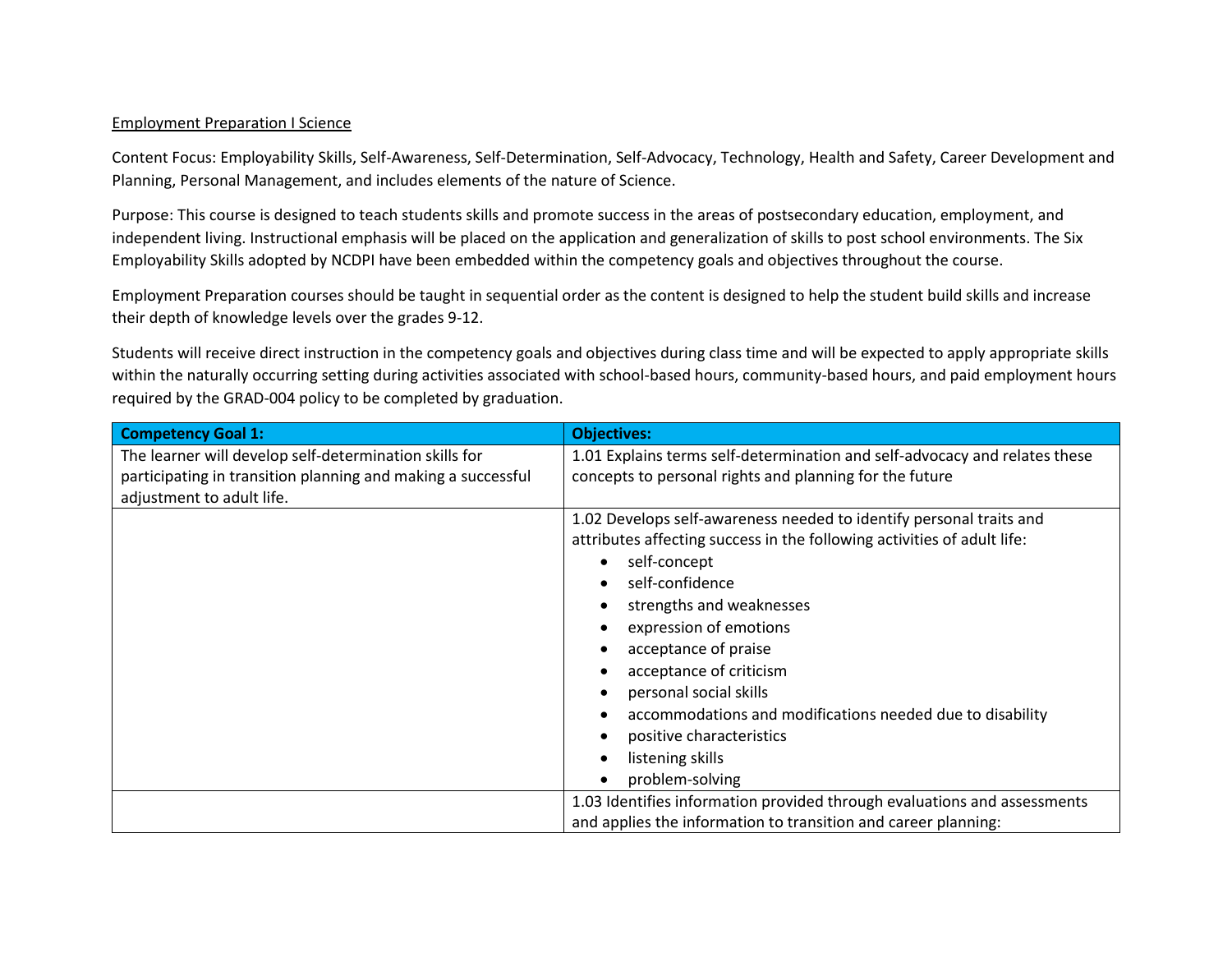|                                                             | Aptitudes<br>$\bullet$                                                         |
|-------------------------------------------------------------|--------------------------------------------------------------------------------|
|                                                             | Temperaments                                                                   |
|                                                             | Attitudes                                                                      |
|                                                             | Values                                                                         |
|                                                             | Lifestyles and preferences                                                     |
|                                                             | Learning styles                                                                |
|                                                             | Functional academic skills                                                     |
|                                                             | Health and medical issues                                                      |
|                                                             | Leisure skills and interests                                                   |
|                                                             | Potential barriers/challenges<br>٠                                             |
|                                                             | Accommodations/modifications                                                   |
|                                                             | 1.04 States major concepts and strategies in career planning:                  |
|                                                             | Postsecondary outcomes goals<br>$\bullet$                                      |
|                                                             | Dreams vs. visions/goals                                                       |
|                                                             | <b>Active listening</b>                                                        |
|                                                             | Strategic planning for goal achievement                                        |
|                                                             | Interagency teams (e.g. appropriate service providers as team                  |
|                                                             | members)                                                                       |
|                                                             | Negotiation                                                                    |
|                                                             | Compromise                                                                     |
|                                                             | Independence and accompanying responsibilities                                 |
|                                                             | Decision-making and choice-making                                              |
| <b>Competency Goal 2:</b>                                   | <b>Objectives:</b>                                                             |
| The learner will actively participate in career development | 2.01 Defines terms related to vocational training (e.g. apprenticeships,       |
| activities (e.g. awareness, exploration, and planning) to   | cooperative education, job shadowing, on-the-job training, internships)        |
| determine career goal.                                      |                                                                                |
|                                                             | 2.02 Identifies major benefits of employment along with specific advantages    |
|                                                             | and disadvantages of certain careers                                           |
|                                                             | 2.03 Identifies various sources of occupational information and strategies for |
|                                                             | accessing information                                                          |
|                                                             | 2.04 Develops awareness of things to be considered when making a career        |
|                                                             | pathway choice:                                                                |
|                                                             | Occupational interests<br>$\bullet$                                            |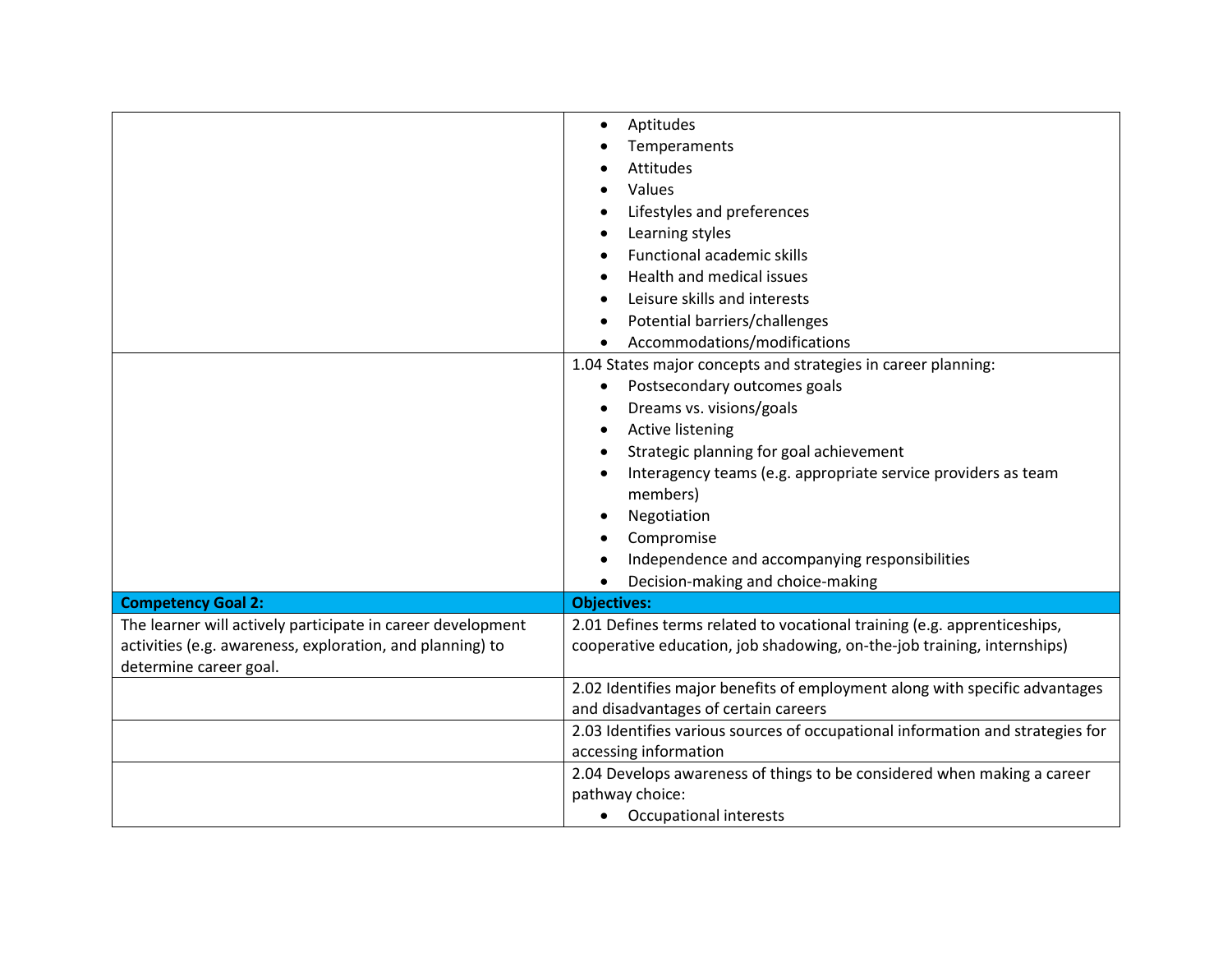|                                                              | Job possibilities in areas of interest<br>$\bullet$                                |
|--------------------------------------------------------------|------------------------------------------------------------------------------------|
|                                                              | Required trainings or education                                                    |
|                                                              | Salary ranges                                                                      |
|                                                              | Working conditions                                                                 |
|                                                              | Job requirements                                                                   |
|                                                              | Employee and environment match                                                     |
|                                                              | Quality of life                                                                    |
|                                                              | On the job health, physical stamina, and safety                                    |
|                                                              | 2.05 Develops person driven planning skills and strategies by participation in     |
|                                                              | the following:                                                                     |
|                                                              | attends and actively participates in their IEP meeting by introducing<br>$\bullet$ |
|                                                              | themselves and stating the purpose of the meeting                                  |
|                                                              | summarizes personal strengths, preferences, interests, and needs as                |
|                                                              | identified through transition assessment data                                      |
|                                                              | identifies projected goals for postsecondary education, employment,                |
|                                                              | and independent living                                                             |
|                                                              |                                                                                    |
|                                                              | identifies skills needed to obtain their postsecondary goals<br>$\bullet$          |
| <b>Competency Goal 3:</b>                                    | <b>Objectives:</b>                                                                 |
| The learner will develop the job-seeking skills necessary to | 3.01 Defines terms in various employment and career related areas:                 |
| secure employment in the chosen career pathway.              | Job application<br>$\bullet$                                                       |
|                                                              | Job interviews                                                                     |
|                                                              | Orientation and training<br>٠                                                      |
|                                                              | Salary and benefits                                                                |
|                                                              | Career advancement                                                                 |
|                                                              | 3.02 Identifies and describes job search strategies:                               |
|                                                              | Job listings<br>$\bullet$                                                          |
|                                                              | <b>Employment security commission</b>                                              |
|                                                              | <b>Employment agencies</b><br>$\bullet$                                            |
|                                                              | Family and friend network                                                          |
|                                                              | Vocational rehabilitation counselor                                                |
|                                                              | Internet                                                                           |
|                                                              | Yellow pages<br>Want ads                                                           |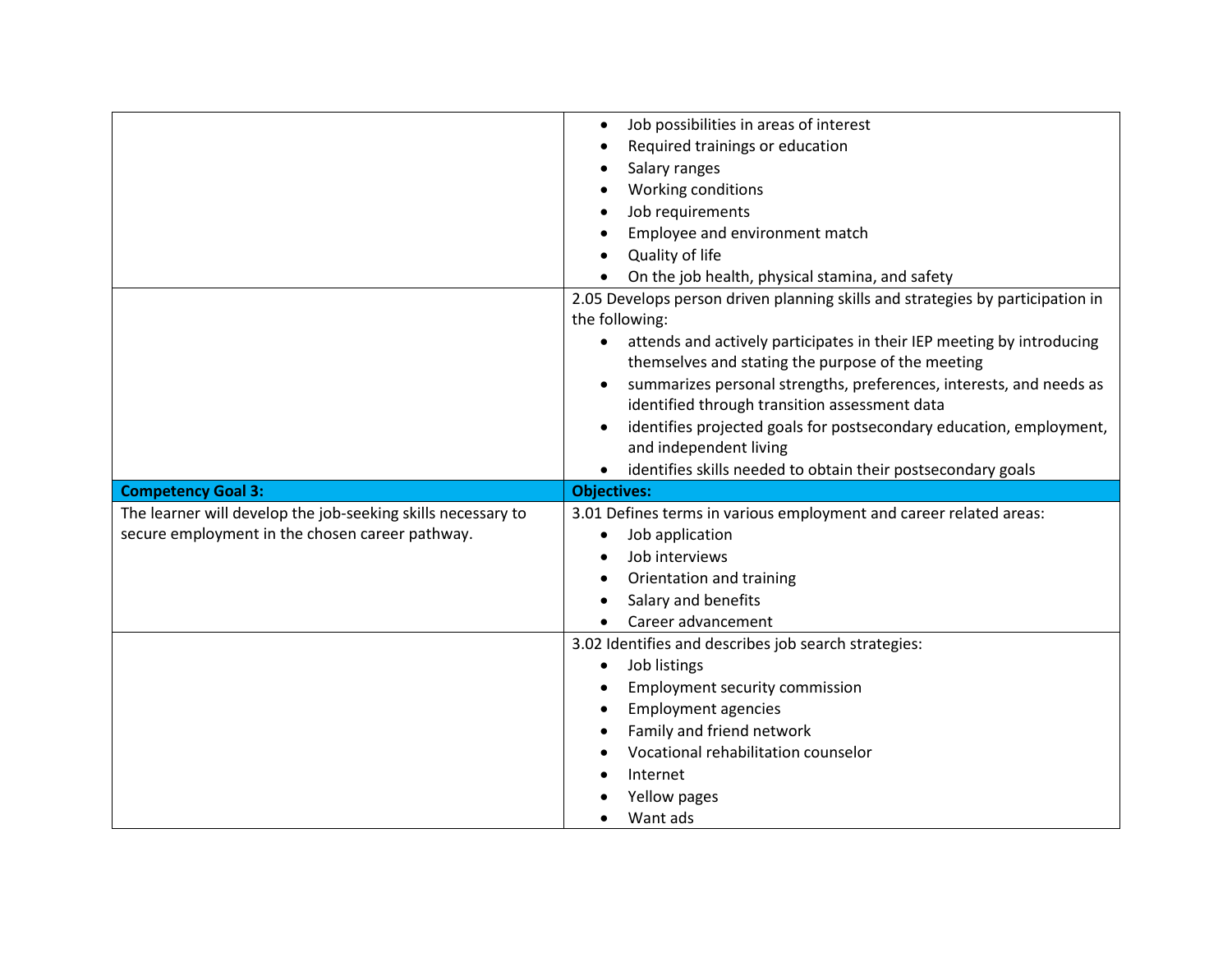|                                                                 | Help wanted signs<br>$\bullet$                                              |
|-----------------------------------------------------------------|-----------------------------------------------------------------------------|
|                                                                 | <b>Teachers</b>                                                             |
|                                                                 | Direct applications                                                         |
|                                                                 | 3.03 Understands process for obtaining and completing job applications:     |
|                                                                 | Steps for requesting an application<br>$\bullet$                            |
|                                                                 | Parts of an application                                                     |
|                                                                 | Required information                                                        |
|                                                                 | Optional information                                                        |
|                                                                 | <b>Timeliness</b>                                                           |
|                                                                 | Neatness, legibility, and accuracy                                          |
|                                                                 | Submission of an application (traditionally and electronically)             |
| <b>Competency Goal 4:</b>                                       | <b>Objectives:</b>                                                          |
| The learner will develop the work behaviors, habits, and skills | 4.01 Develops work ethic based on understanding the importance of work:     |
| in the area of personal management needed to obtain,            | Work personality<br>٠                                                       |
| maintain, and advance in chosen career pathway.                 | Rewards of working<br>٠                                                     |
|                                                                 | Contributions to society<br>$\bullet$                                       |
|                                                                 | Expectations of the world of work<br>$\bullet$                              |
|                                                                 | 4.02 Identifies personal hygiene and grooming skills appropriate for chosen |
|                                                                 | career path and their importance to successful employment:                  |
|                                                                 | Grooming products and their usage<br>٠                                      |
|                                                                 | Work wardrobe                                                               |
|                                                                 | Seasonal wear                                                               |
|                                                                 | Hair care                                                                   |
|                                                                 | Dental care                                                                 |
|                                                                 | Body care<br>٠                                                              |
|                                                                 | Skin care                                                                   |
| <b>Competency Goal 5:</b>                                       | <b>Objectives:</b>                                                          |
| The learner will develop the work behaviors, habits, and skills | 5.01 States need for abiding by rules, procedures, and regulations in the   |
| in the area of job performance needed to obtain, maintain,      | workplace and identifies rules common to a variety of occupations           |
| and advance in chosen career pathway.                           |                                                                             |
|                                                                 | 5.02 Explains basic safety rules applicable to a variety of workplace       |
|                                                                 | situations:                                                                 |
|                                                                 | <b>Basic safety guidelines</b><br>$\bullet$                                 |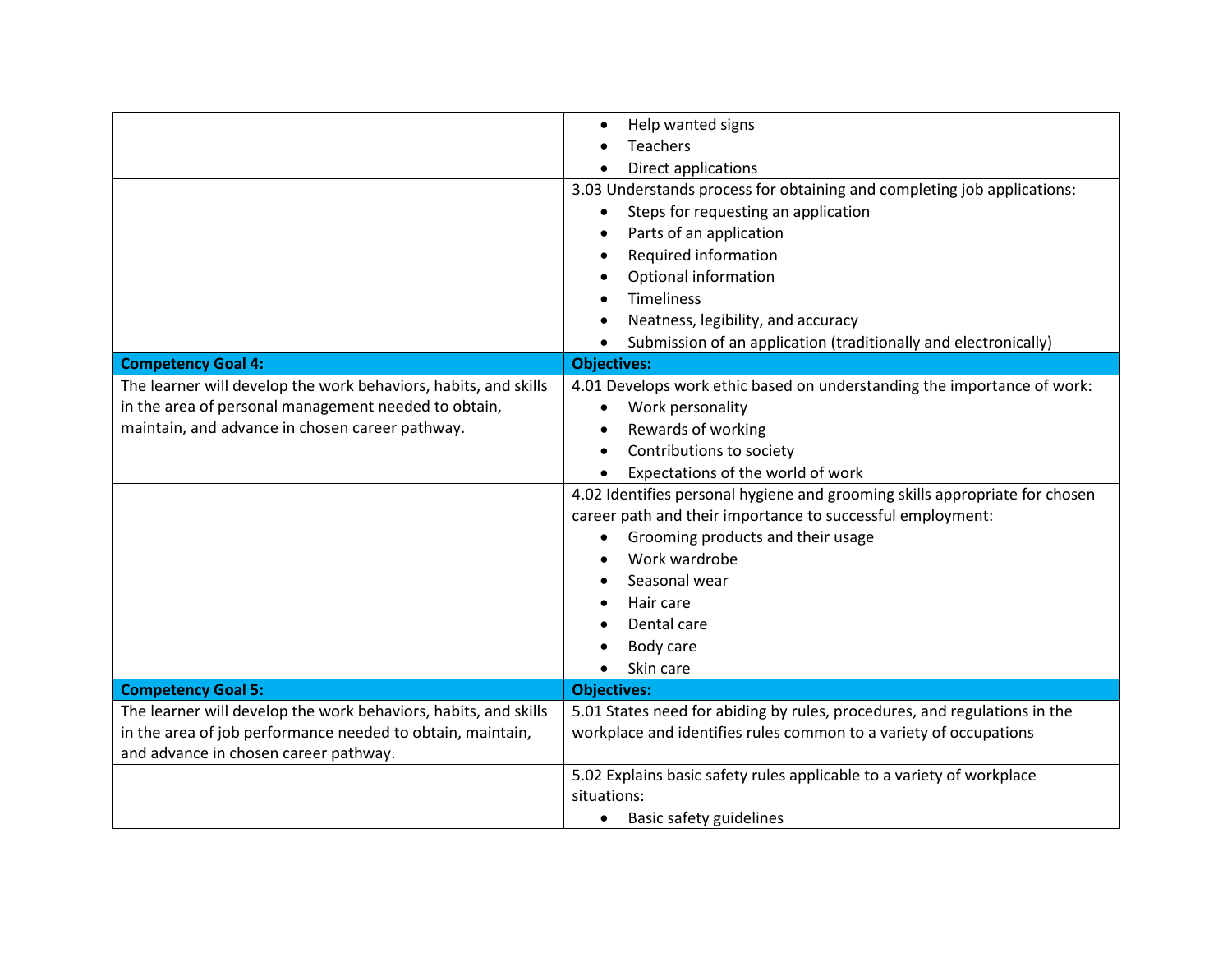|                                                                | Use of safety equipment<br>$\bullet$                                          |
|----------------------------------------------------------------|-------------------------------------------------------------------------------|
|                                                                | Notification of safety issues<br>$\bullet$                                    |
|                                                                | <b>Warning signs</b><br>٠                                                     |
|                                                                | Use of hand and power tools                                                   |
|                                                                | Use of equipment<br>$\bullet$                                                 |
|                                                                | Lifting                                                                       |
|                                                                | 5.03 States purpose and responsibilities of the Environmental Protection      |
|                                                                | Agency                                                                        |
|                                                                | 5.04 Acquires knowledge of environmental-related issues:                      |
|                                                                | Poisons and appropriate usage/disposal                                        |
|                                                                | Cleaners and appropriate usage/disposal                                       |
|                                                                | Trash disposal<br>$\bullet$                                                   |
|                                                                | Hazardous materials and appropriate usage                                     |
|                                                                | Recycling<br>$\bullet$                                                        |
| <b>Competency Goal 6:</b>                                      | <b>Objectives:</b>                                                            |
| The learner will develop the interpersonal relationship skills | 6.01 Defines terms friend, co-worker, supervisor, employer, and customer      |
| needed for success in the workplace.                           |                                                                               |
|                                                                | 6.02 Recognizes importance and desirable characteristics of workplace         |
|                                                                | friends                                                                       |
|                                                                | 6.03 Describes appropriate social amenities, social routines, conversational  |
|                                                                | topics, and language for a variety of workplace situations                    |
|                                                                | 6.04 Identifies appropriate body language, body space, voice tone, volume,    |
|                                                                | and attitude during social interaction in the workplace:                      |
|                                                                | Introductions (e.g. shaking hands, voice tone, body posture, eye<br>$\bullet$ |
|                                                                | contact, etc.)                                                                |
|                                                                | Conversation                                                                  |
|                                                                | Gestures                                                                      |
|                                                                | Token of helpfulness                                                          |
|                                                                | Expressions of concern/sympathy<br>٠                                          |
|                                                                | Recognition of special occasions                                              |
|                                                                | Written greetings/condolences                                                 |
|                                                                | Company sponsored recreation and social events                                |
|                                                                | Health and safety considerations of self and others<br>$\bullet$              |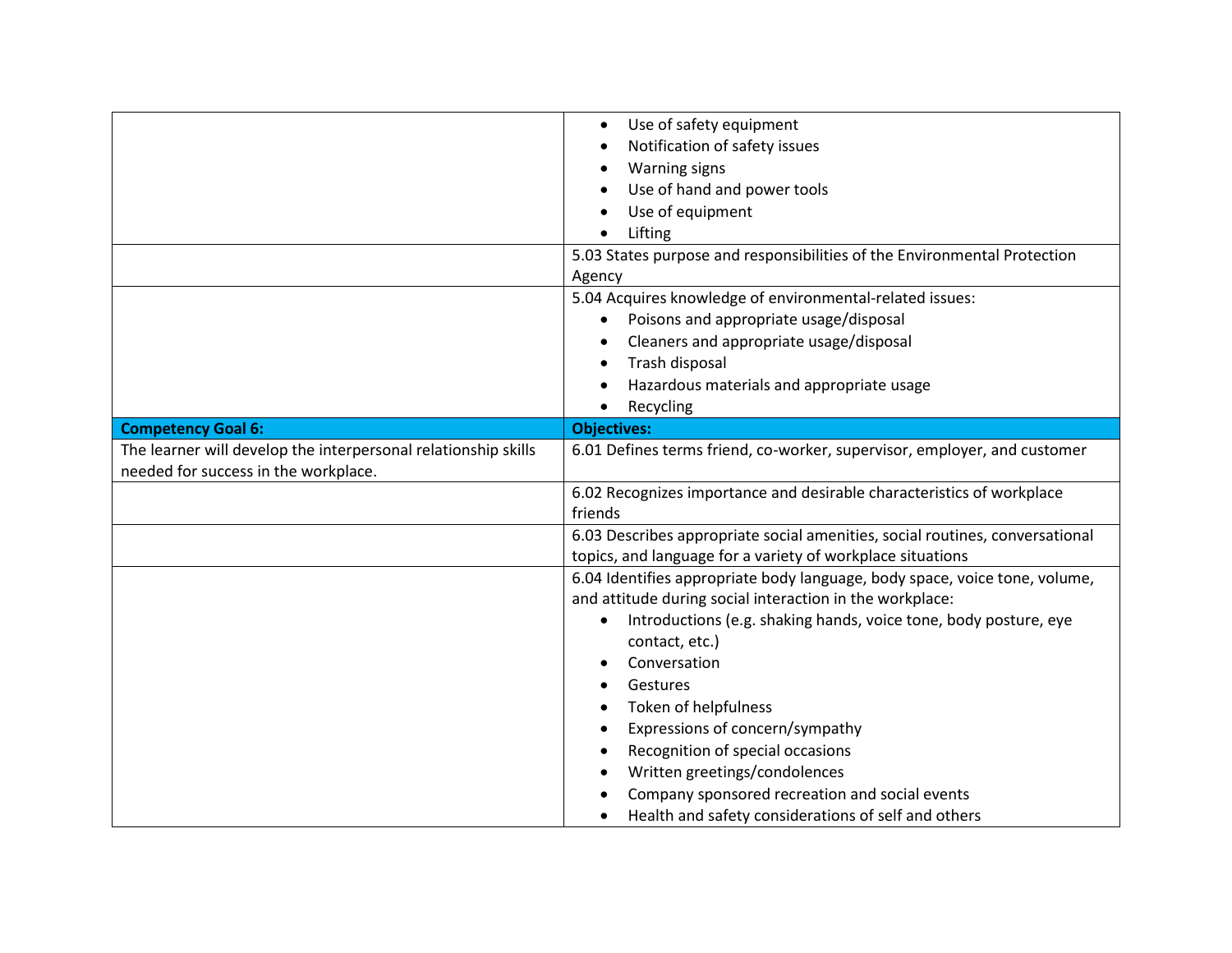| <b>Competency Goal 7:</b>                                                                  | <b>Objectives:</b>                                                               |  |
|--------------------------------------------------------------------------------------------|----------------------------------------------------------------------------------|--|
| The learner will develop employability skills necessary for                                | 7.01 Recognizes features of the six categories of employability skills           |  |
| success in the work environment.                                                           |                                                                                  |  |
|                                                                                            | 7.02 Demonstrates at least one feature within each of the six categories of      |  |
|                                                                                            | employability skills during school-based work hours activities                   |  |
|                                                                                            | 7.03 Participates successfully in multiple school-based activities to complete   |  |
|                                                                                            | school-based work hours per GRAD-004 policy required for graduation:             |  |
|                                                                                            | Vocational assessment activities<br>$\bullet$                                    |  |
|                                                                                            | <b>School factories</b><br>$\bullet$                                             |  |
|                                                                                            | School-based enterprises<br>$\bullet$                                            |  |
|                                                                                            | Hands-on vocational training                                                     |  |
|                                                                                            | Job fairs                                                                        |  |
|                                                                                            | Vocational rehabilitation work adjustment training                               |  |
|                                                                                            | Job clubs<br>$\bullet$                                                           |  |
| <b>Competency Goal 8:</b>                                                                  | <b>Objectives:</b>                                                               |  |
| The learner will create a Career Portfolio as required by the                              | 8.01 Researches appropriate contents for a Career Portfolio                      |  |
| GRAD-004 Policy.                                                                           |                                                                                  |  |
|                                                                                            | 8.02 Researches and drafts a table of contents for electronic or hard copy       |  |
|                                                                                            | option for Career Portfolio                                                      |  |
|                                                                                            | 8.03 Creates timeline for securing artifacts to be included in the final product |  |
|                                                                                            | over the grades 9, 10, 11, and 12                                                |  |
| Employability Skills Checklist: (from NCDPI CTE Division Adopted Six Employability Skills) |                                                                                  |  |
| Communication:                                                                             |                                                                                  |  |
| Demonstrate accurate exchange of information and ideas<br>$\bullet$                        |                                                                                  |  |
| Demonstrate ability to provide/give constructive feedback<br>$\bullet$                     |                                                                                  |  |
| Demonstrate ability to identify audience needs and prepare for desired outcome<br>٠        |                                                                                  |  |
| Demonstrate active listening<br>$\bullet$                                                  |                                                                                  |  |
| Demonstrate ability to write and speak effectively and clearly<br>$\bullet$                |                                                                                  |  |
| Ethics:                                                                                    |                                                                                  |  |
| Demonstrate honesty and integrity in communications, and personal behavior<br>٠            |                                                                                  |  |
| Demonstrate fairness and respect in communications, and personal behavior                  |                                                                                  |  |
| Demonstrate honesty, integrity, fairness, and respect in decision making<br>٠              |                                                                                  |  |

• Demonstrate accountability for work and commitments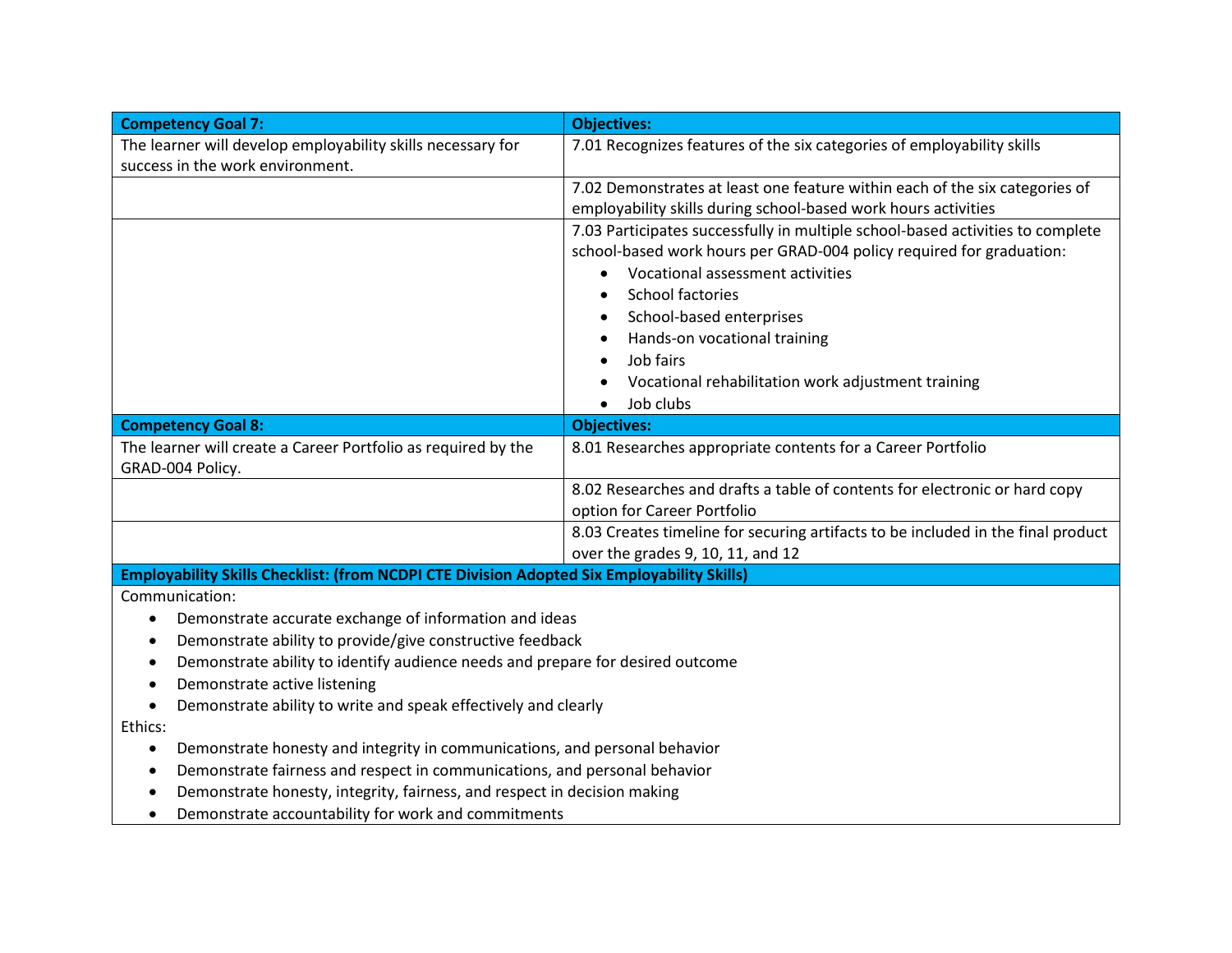• Demonstrate the Golden Rule and "Do the Right Thing"

Problem Solving:

- Demonstrate careful consideration of options when solving challenges
- Demonstrate the ability to identify potential challenges and causes (downstream effects)
- Demonstrate the ability to acquire, organize, manage, and interpret information and effects of various options
- Demonstrate ability to investigate root causes of challenges

## Professionalism:

- Demonstrate ability to effectively manage work/life balance
- Demonstrate responsibility for behavior and work
- Demonstrate self-advocacy and high-quality work standards
- Demonstrate self-motivation
- Demonstrate understanding of policy and procedures
- Demonstrate ability to maintain a positive attitude and enthusiasm
- Demonstrate ability to receive constructive feedback
- Demonstrate thoughtful efforts to resolve conflict peacefully

Resource Management:

- Demonstrate ability to break down projects into task with timelines
- Demonstrate ability to effectively manage time and resources
- Demonstrate ability to plan and facilitate effective meetings and workplans
- Demonstrate ability to understand reliable and valid information.
- Demonstrate ability to anticipate and plan for possible obstacles and setbacks

## Teamwork:

- Demonstrate respect and support of team members
- Demonstrate ability to seek ways to increase team members contributions
- Demonstrate ability to value and appreciate diversity in teams
- Demonstrate ability to contribute ideas
- Demonstrate ability to respect differing opinions and flexibility
- Demonstrate ability to work collaboratively and cooperatively with others

## **Work Hours:**

Per GRAD-004 Policy, school-based, community-based, and paid employment work hours are to be completed by graduation

Benefits of School-Based Work Hours: 9<sup>th</sup> and 10<sup>th</sup> grades

Helps student build Soft Skills:

• Teamwork & Collaboration Communication